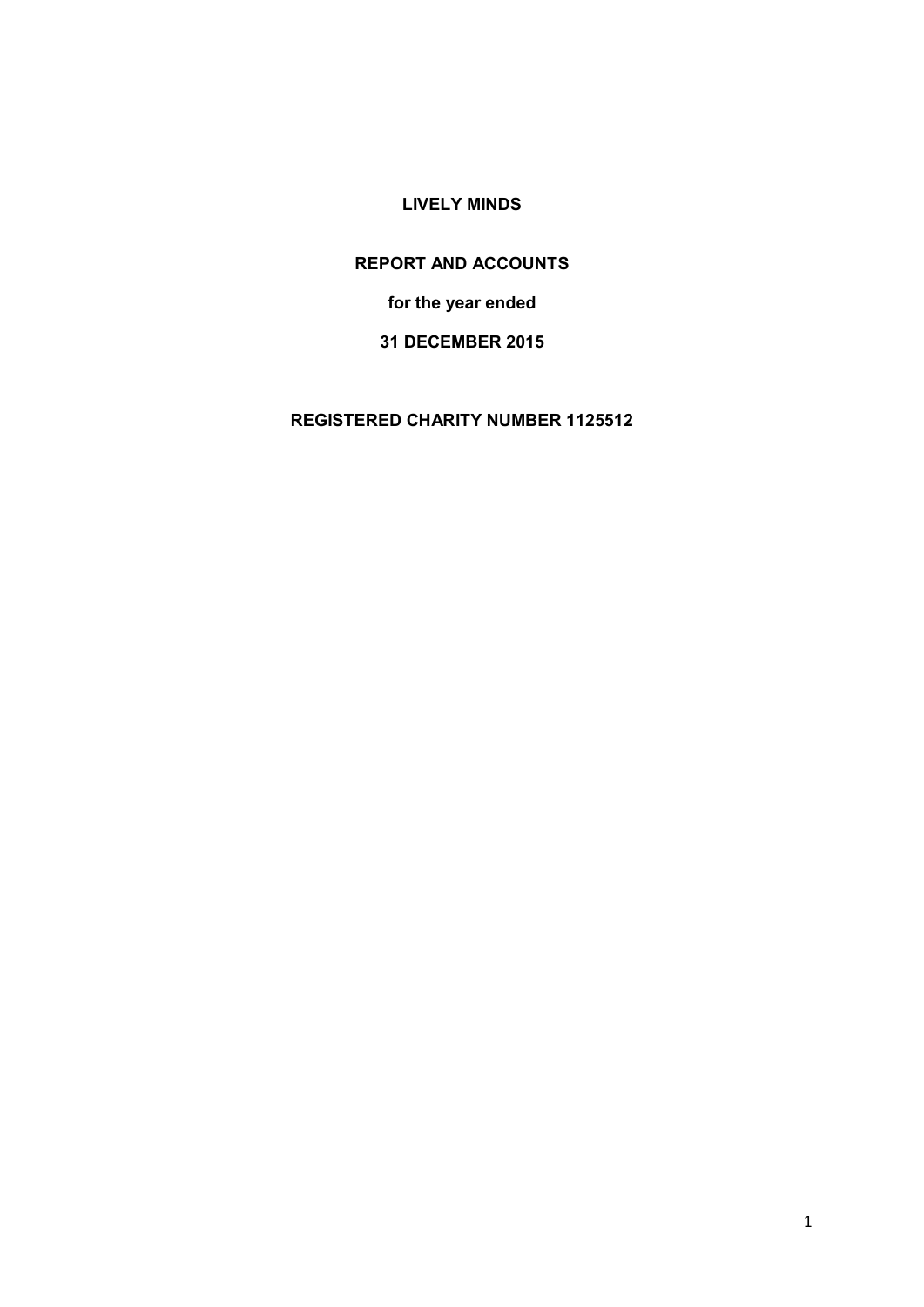#### **LIVELY MINDS REPORT AND ACCOUNTS FOR THE YEAR ENDED 31 DECEMBER 2015**

| <b>CONTENTS</b>                             | <b>PAGES</b> |
|---------------------------------------------|--------------|
| <b>Officers &amp; Professional Advisers</b> | 3            |
| Trustees' Report                            | 4            |
| Independent Examiner's Report               | 11           |
| <b>Statement of Financial Activity</b>      | 12           |
| <b>Balance Sheet</b>                        | 13           |
| Notes to the Accounts                       | 14           |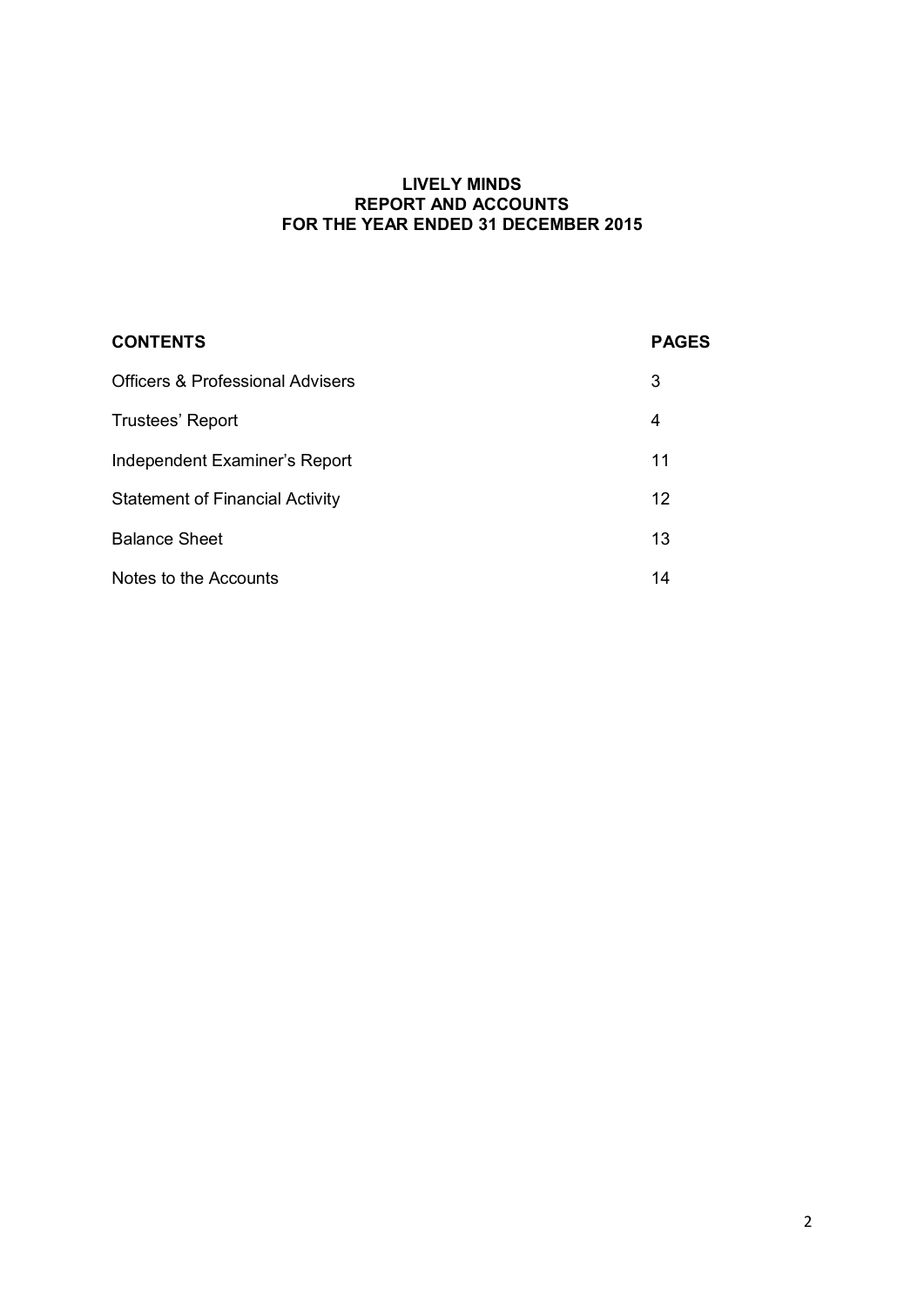#### **LIVELY MINDS OFFICERS AND PROFESSIONAL ADVISERS**

# **Board of Trustees**

Alison Hart, Chairman Shantonu Chundur Charles Egerton Susanna Payne James Shepherd Colman Treacy Remus Brett Brian Scott

# **Founder & CEO**

Alison Naftalin

### **Charity Address**

Lively Minds 1b Waterlow Road London N19 5NJ

## **Independent Examiner**

David Melunsky 56 Temple Sheen Road London SW14 7QG

#### **Bankers**

HSBC plc High Holborn Branch London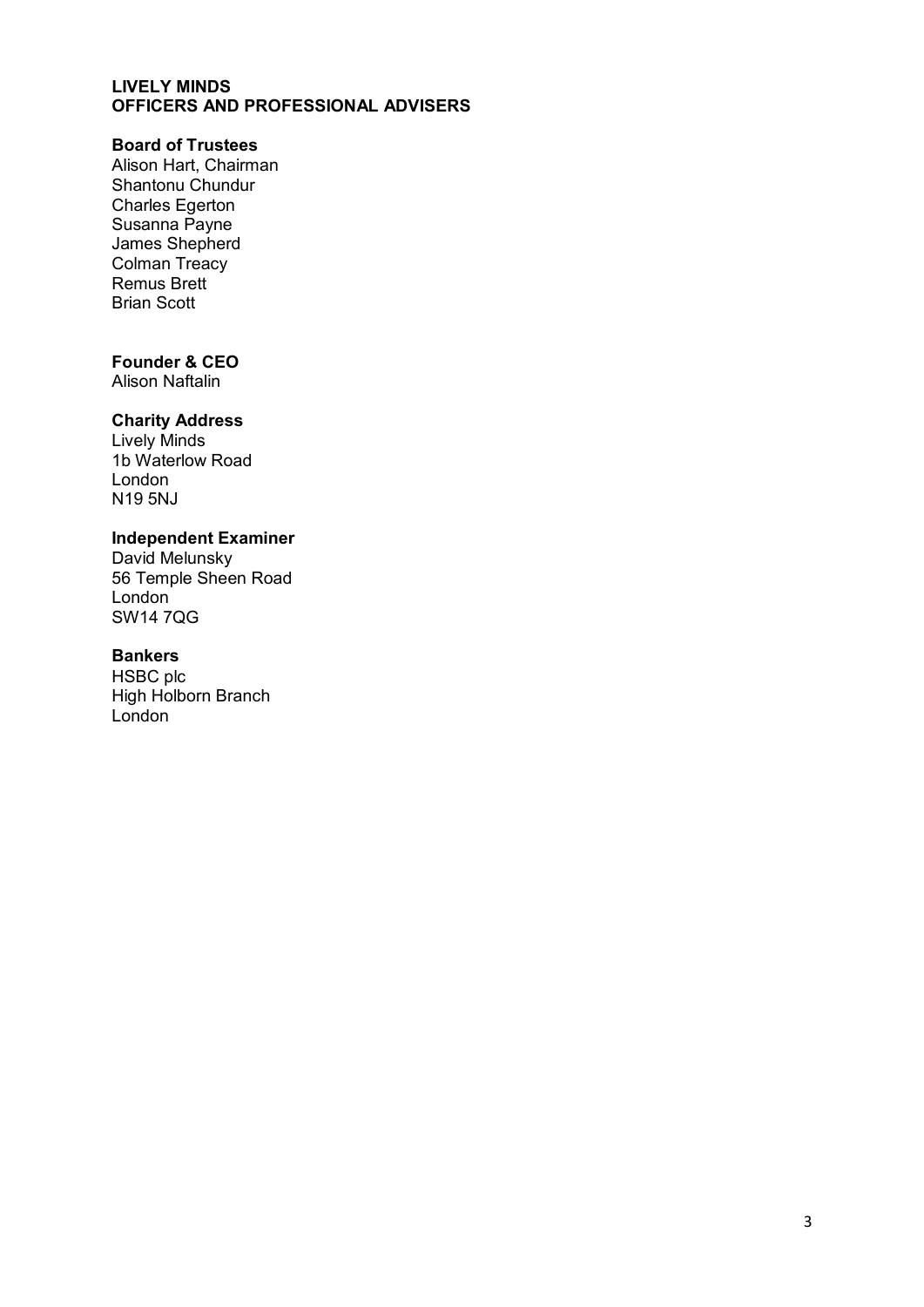# **LIVELY MINDS TRUSTEES' REPORT FOR THE YEAR ENDED 31 DECEMBER 2015**

# **LEGAL STATUS**

Lively Minds is an independent charity, registered number 1125512, established under a trust deed adopted on 1 August 2008. Lively Minds was registered as a charity on 14 August 2008.

# **CHARITABLE OBJECTIVES**

The objectives of the charity are:-

- To further all aspects of the education (including social, hygiene and physical training) of children and young persons up to the age of 25 in Sub-Saharan Africa by providing and assisting in the provision of facilities, including, but not limited to, toys and other play resources, and of training.
- To advance in life and relieve needs of young people up to the age of 25 in Sub-Saharan Africa by the provision of (a) recreational and leisure time activities provided in the interests of social welfare and designed to improve their conditions of life; and (b) support and activities which develop their skills, capacities and capabilities to enable them to participate in society as mature and responsible individuals.
- To develop the capacity and skills of the members of the socially and economically disadvantaged communities of Sub-Saharan Africa in such a way that they are better able to identify, and help meet, their needs and to participate more fully in society.

# **POLICIES**

The charity seeks to achieve its objectives by directing, supporting and facilitating the activities of its implementation partners - Lively Minds Ghana and Lively Minds Uganda. Their two programmes are:

• setting-up and supporting community-run Play Schemes;

setting up and supporting community-run Reading Schemes (Ghana only); Both programmes are designed to build the skills and abilities of children and their caregivers, so that they can change their own lives for the better.

# **FREE RESERVES**

The trustees' policy on income reserves is to maintain sufficient reserves for the charity to continue to meet its ongoing commitments which in the current financial year means reserves of not less than three months' expenditure on charitable activities

# **RISK**

The trustees have continued to assess the major risks to which the charity is exposed and systems have been established to mitigate these risks.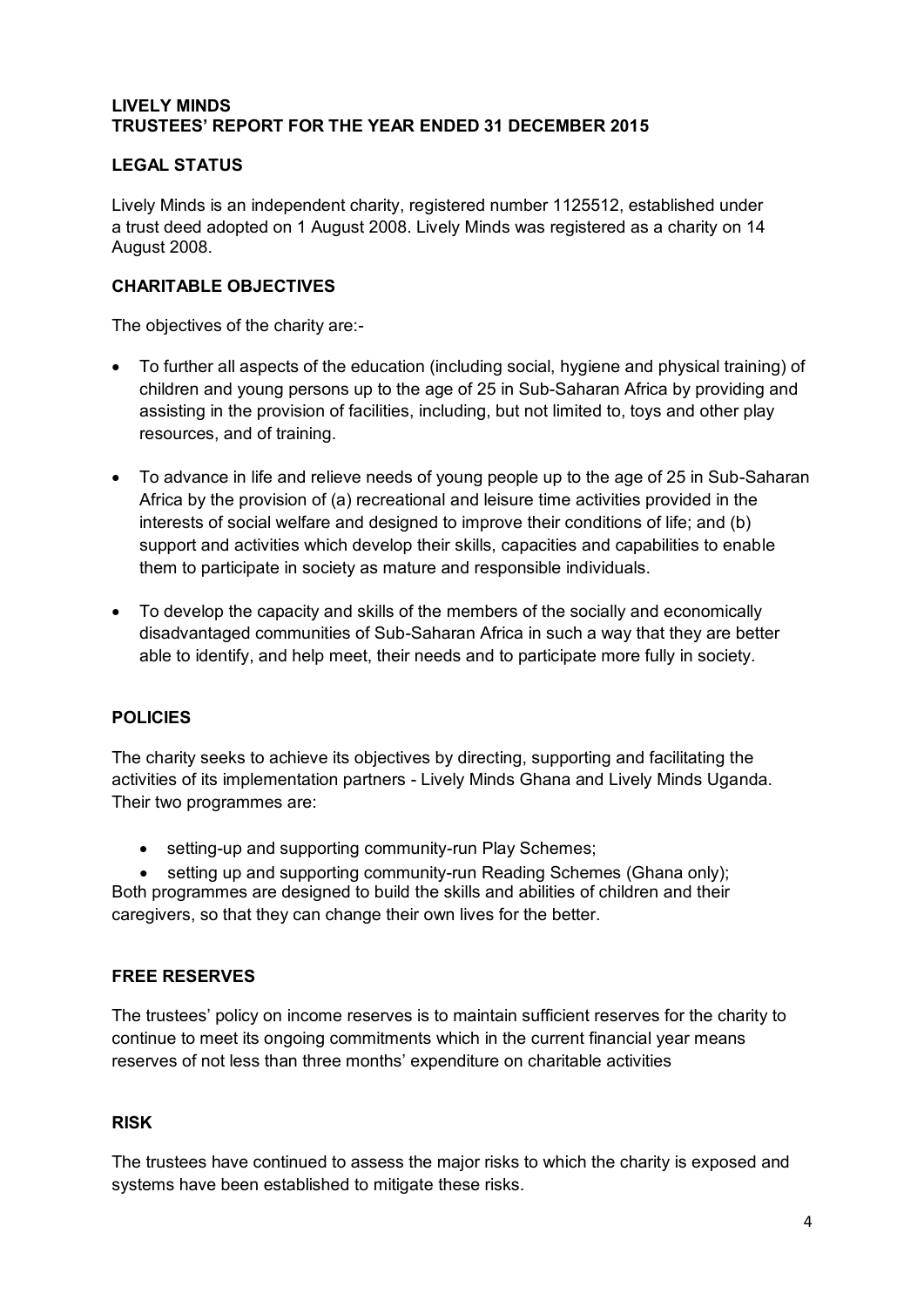# **LIVELY MINDS' PROJECTS**

The charity designs, project-manages and supports two programmes that run in Ghana and Uganda. Both share the same objective – to build the skills and abilities of children and their carers, so that they can change their own lives for the better.

# *Play Schemes*

Lively Minds sets up Play Schemes in deprived rural communities to give children aged 3-6 the chance to learn and develop key skills through play; skills such as reasoning, problemsolving, numeracy, literacy and creative thinking. Volunteer Mothers from the villages are trained to run and sustain the Play Schemes themselves using local materials.

Each Play Scheme gives over 100 children free access to creative learning opportunities at a crucial stage in their development. Without Lively Minds' programmes these learning opportunities would be unavailable. Volunteering benefits the Mothers too. They develop skills in leadership, problem-solving and how to work as a team. After the Play Schemes are established, Lively Minds continues to monitor and support the Mothers, for example, running workshops in personal hygiene, nutrition, malaria prevention, sustainable farming methods and child rights.

Lively Minds also uses the Play Schemes to promote good hygiene and health practices, notably handwashing with soap. Diarrhoeal disease is the biggest killer of children in the developing world. Handwashing is free and is the most cost-effective simple way to prevent infection.

In Ghana all Play Schemes take place in Ghana Education Service ("GES") Kindergartens and programme activities and training for the Volunteer Mothers is delivered using a training of trainers method, with Kindergarten Teachers as the trainers. In Uganda there is no preprimary provision and therefore the Play Schemes themselves are the only pre-school resource in most of our communities. In 2015 training in Uganda was carried out directly by Lively Minds staff.

# *Reading schemes*

Lively Minds' Reading Schemes use story-telling to spark imagination, creative-thinking skills and literacy. Lively Minds gives primary schools a collection of illustrated books (in English) and trains upper primary students to read aloud to the pupils in lower primary school and to translate the books into the local language.

Lively Minds' Reading Scheme focuses on comprehension and reading stories in a fun and dramatic way. This approach strengthens the literacy and language skills of both the readers and those listening. It also fosters a love of books and reading.

# **REVIEW OF ACTIVITIES AND FUTURE PLANS**

2015 has been another successful year. Although UK income has remained constant, Lively Minds Ghana received a grant from UNICEF of £122,281 directly. Lively Minds Ghana is a separately registered organisation and this income is recorded in their records, which are audited independently.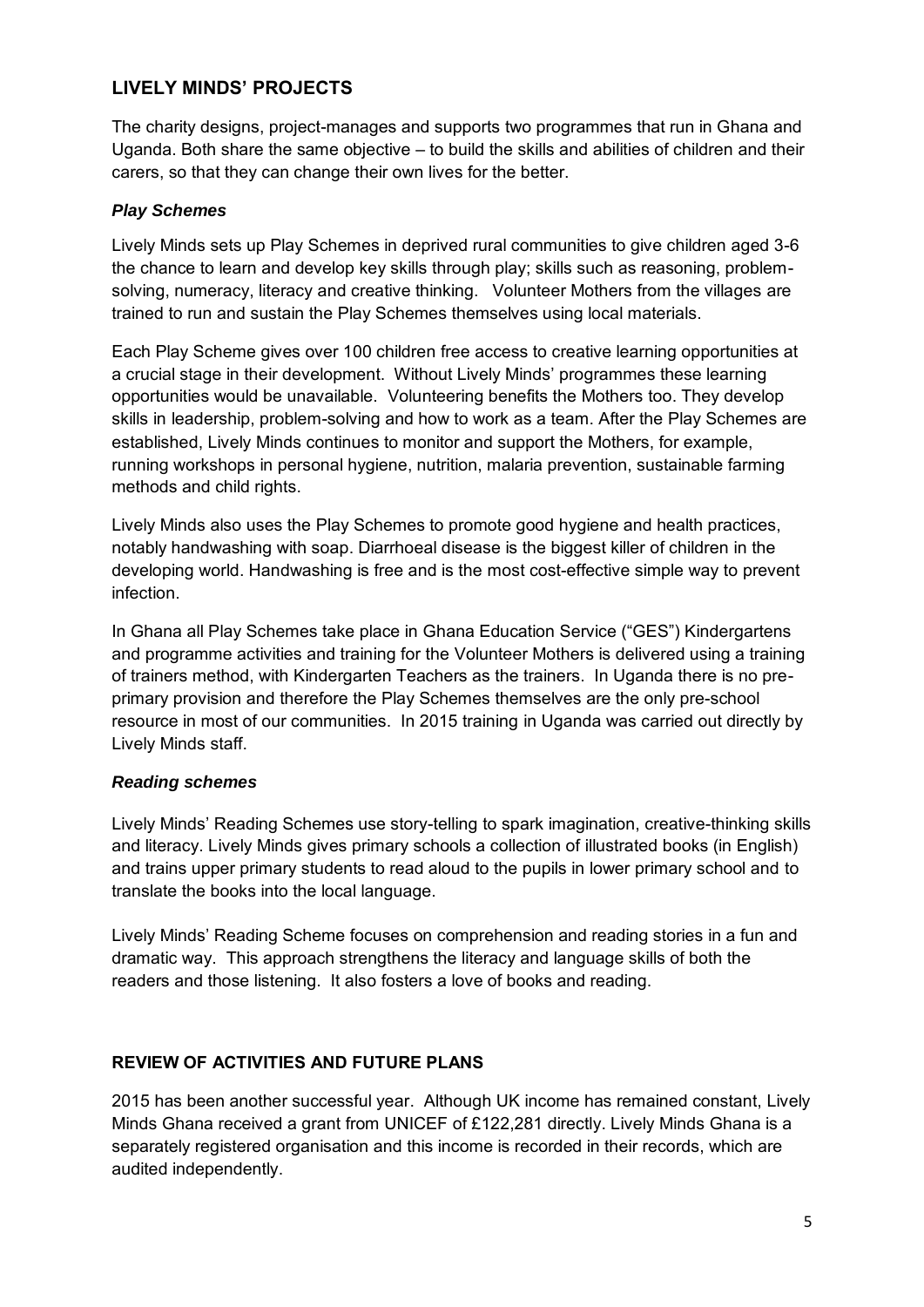# **Highlights from Lively Minds Ghana**

Lively Minds Ghana operates from bases in Tamale and Bolgatanga. The Country Office is headed up by our Country Manager David Abukari.

During 2015 we set up 25 new Play Schemes through the new training of trainers approach. We trained 50 KG teachers, who then trained 944 Mothers in their communities. Together they teach over 2,900 KG children each week. Our evaluations show a 38% improvement in school readiness assessments after 6 months; 66% increase in play and stimulation at home; and decreases of 57% and 49% in incidence of diarrhoea and malaria respectively. Compliance levels in these communities have been good with 98% attendance from teachers (compared to a national average of 75%) and 91% success rate from 397 monitoring visits.

Towards the end of the year we set up 11 new Reading Schemes, also using the training of trainers approach. We trained 35 teachers, who in turn trained 460 Readers. These Readers now run weekly sessions for the remainder of the school.

We also continued to support 30 existing Play Schemes and 15 Reading Schemes, through monitoring visits, top-up training sessions for teachers and evaluations.

We were also pleased to host visits from UNICEF, Results for Development Institute and the Varkey Foundation.

#### **Highlights from Lively Minds Uganda**

Lively Minds Uganda operates from Jinja. In 2015 the Country Office was headed up by Joshua Buluke, although in early 2016 he left Lively Minds and was replaced by Grace Anyeno.

During 2015 we set up 7 new Play Schemes benefitting 1,120 children and 238 Volunteer Mothers. We continued to support 20 existing communities through monitoring visits and the provision of monthly capacity-building activities.

Our 2 year grant from DFID came to an end in July 2015. As part of the grant conditions, we commissioned an independent evaluation of the project. The conclusions were extremely positive and supportive:

- "Evaluation findings revealed that before the project, children were shy and lacked learning opportunities. As a result of the project, children's thinking skills and social skills have greatly improved"
- "Evaluation findings indicate that as a result of the above interventions, volunteers, most of whom were illiterate gained a wide range of knowledge and skills that did not only facilitate their work at the Learning Centres but also led to other benefits like harmonious relationships with spouses as well as recognition and visibility in their communities."

#### **Impact**

We evaluate each community as their Play Schemes open (baseline) and then again at 3 and 6 months. The results below are for the 7 Play Schemes opened during 2015 in Uganda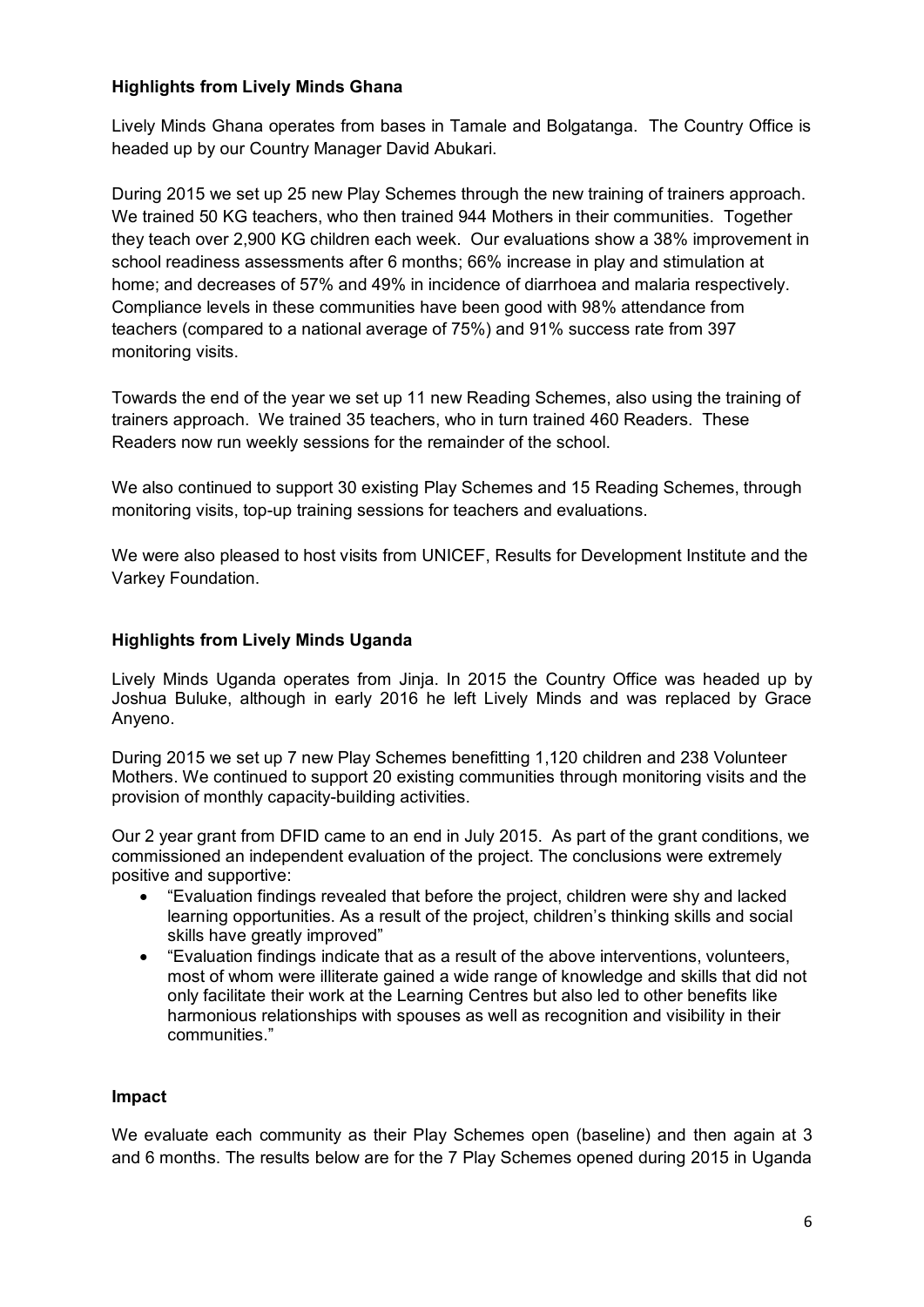and the 31 Play Schemes opened since October 2014 during our Train the Trainers pilot in Ghana.

#### Improvements in the children's cognitive skills

51 children from Uganda (average age 4.8) and 312 from Ghana (average age 5.4) were given questionnaires designed to measure their cognitive ability. We do this by having them match shapes, recognise and name animals, follow a short series of instructions and solve simple jigsaw-style puzzles. In Uganda, we saw an increase of 120% on baseline scores after 6 months. In Ghana, where the children already attend Kindergartens, the average results rose by 38% after 6 months.



134 Volunteer Mothers in Uganda and 935 in Ghana were also surveyed at the same timepoints, and reported the following changes:

Reduction in disease - Since handwashing, hygiene and disease awareness are key focal points of our activities with the Volunteer Mothers, we ask them about the incidence in the past month of both diarrhoea and malaria. We are pleased to report that in both countries, incidence of both diseases have been seen to fall. In Uganda, incidence of malaria among Volunteer Mothers' households fell by 50% over 6 months, and of diarrhoea by 47%. In Ghana, incidence of malaria fell by 57% and diarrhoea by 49%.





Improvements in home based care and mother-child relationships - We also aim to promote increased interaction between Volunteer Mothers and their children in the home. In order to gauge the effect of this, Volunteer Mothers are asked whether they; play with their children, sing songs together, tell stories and also if their children are encouraged to play with toys. The different forms of interaction are counted and a score calculated. In Uganda, we saw an increase of 129% in this rate after 6 months; in Ghana, an increase of 66%.

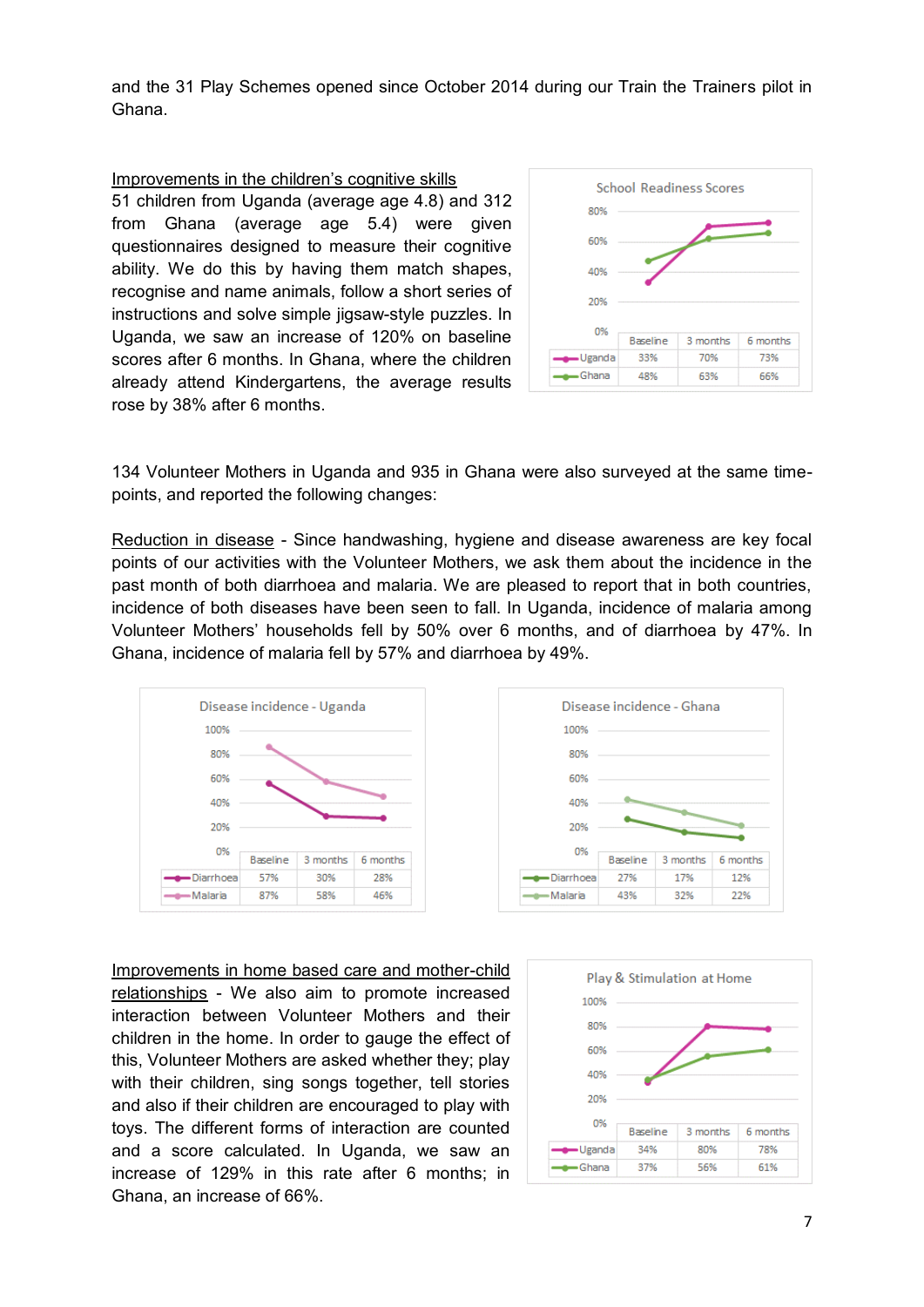Empowering mothers - Focus groups with Mothers in both countries highlighted that the Mothers enjoy gaining new skills. The Mothers also describe numerous positive changes they observe in their children, in particular social skills, hygiene and knowledge. The Mothers also tell us that they are gaining more recognition in their communities, feel more confident and respected and enjoy the peer support of the other Volunteers.

*"Since I became a volunteer with Lively Minds, my life has greatly changed; relationship with my husband has improved. I often quarrelled with my husband especially when I asked for money but now this has stopped. In my village I am called "Madam" by both the children I train and adults and this has enhanced my self-esteem and recognition. I have also learnt to manage my time well to ensure balance between work at the centre and domestic work."* **Volunteer Mother, Igombe Play Scheme, Uganda**

*"We are now part of a team, which I really like." "We have also become friends. Sometime if one of us is having a problem, we share that in a small group and others are trying to help the person who is having a concern." "We feel supported, because we can ask the teacher questions or even other group members. They always provide us with an answer."* **Volunteer Mothers, Ghana**

For more detailed information about our impact, please visit http://www.livelyminds.org/ourimpact

### **UK activities**

We have been able to expand our UK team. Founder (Alison Naftalin) and part-time Fundraising and Marketing Manager (Julia Scodie) were joined by a Monitoring & Evaluation Officer (Chris Lewis) in April and a fundraiser (Laura Spilsbury) in August. We were sad that Julia Scodie left Lively Minds in November 2015 to pursue other interests. Between January and March we were joined by Lillie Swift as part of an internship scheme funded by Sussex University. We also appointed an international project manager, Lotte Bierhuizen who was succeeded by Luke Newham to support and supervise our team and project in Ghana.

Alison was invited to attend and speak at the Lego Conference in March 2015, as part of our prize for winning the Lego Foundation/Ashoka Changemakers "Re-imagine learning" competition. Alison was also invited to speak at a UNICEF Activate talk in June 2015.

#### **FINANCIAL OVERVIEW**

Lively Minds' annual income for 2015 was £218,978, slightly down by 5% on the 2014 income. However in addition to this UK income, we also received a grant of £122,281 from UNICEF Ghana directly in to our Ghana accounts (this has been accounted for in the Lively Minds Ghana audit). This income has allowed the charity to cover its current commitments and to undertake new projects as outlined in this report. The majority of the charity's income came from five major sources:

- Grants
- Volunteer Scheme
- Challenge Events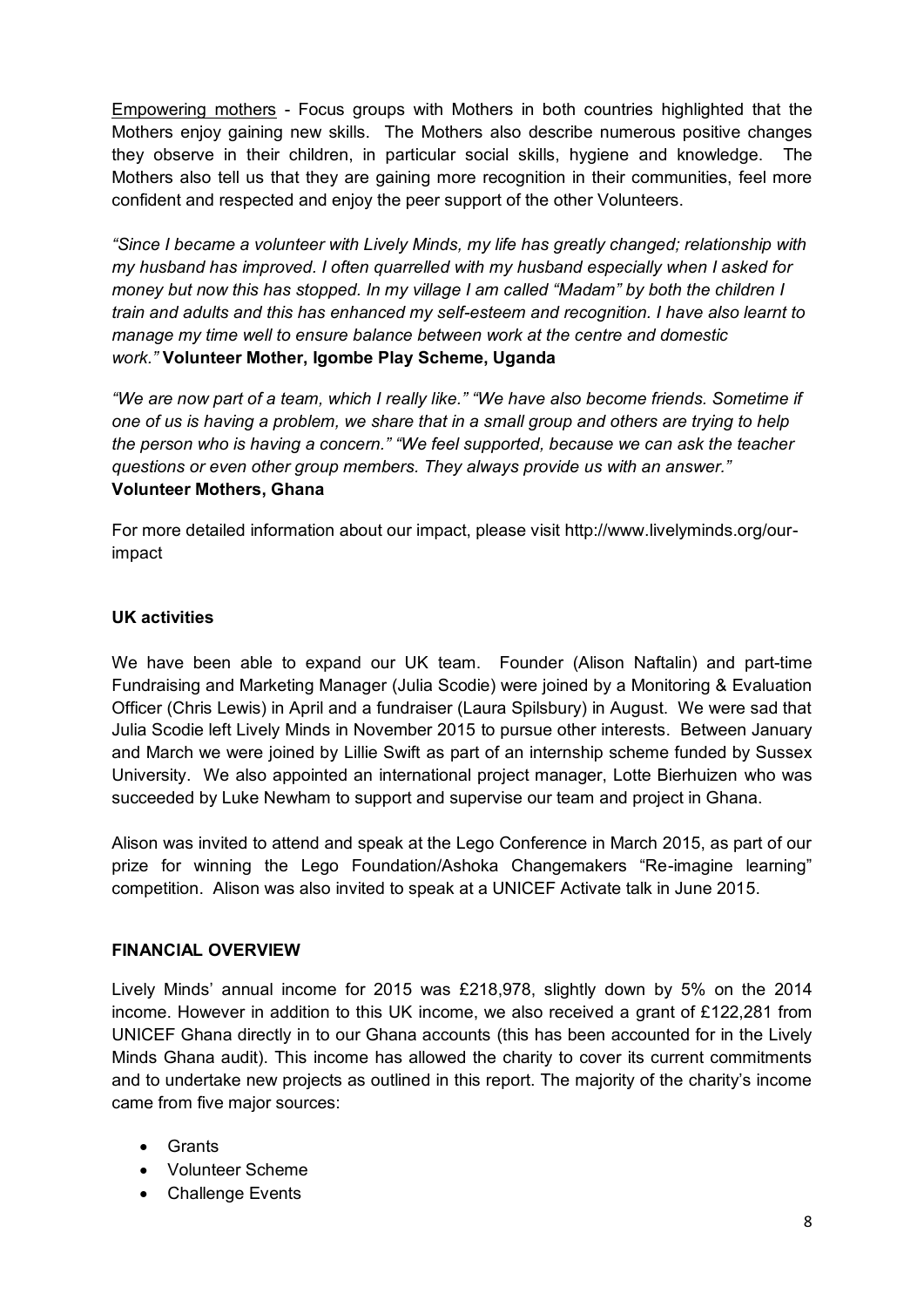- **•** Affinity Giving
- Individual donations
- In kind donations

## **GRANTS RECEIVED IN YEAR**

Lively Minds are grateful for the support during the year of the following:-

Sir Halley Stewart Coat UNICEF Ghana Sussex University Headley Trust DfID Lego Foundation Comic relief Vitol foundation Anonymous donor trust Toy Trust Vitol Open Gate Trust

### **CORPORATE**

- **PWC 'Young Philanthropy Syndicate':** Throughout 2015 as well as receiving regular donations, we also received pro bono professional volunteering assistance from a group of associates.
- **Giraffe:** The Bluewater and Stratford Giraffe restaurants held collections for us in April
- **Knight Frank:** Generously sponsored our Comedy Night in April
- **Genesis Investment Management LLP:** We were their chosen Christmas Charity and were the recipients of a generous gift and featured in their client Christmas newsletter.

# **EVENTS**

We are very grateful to Kirstin Knell, Catherine Cator, Lucy Keaveny, Rachel Shelley and Naomi Webb who organised two fund-raising comedy nights – one in April and one in November.

We also participated in Run to the Beat and the Hackney Half Marathon. In May 2015 we took part in the e-bay/FSI auction. We are hugely grateful to Rachel Shelley who provided a number of star prizes and who fetched the highest winning auction lot, and to Kirstin Knell who sourced a number of prizes.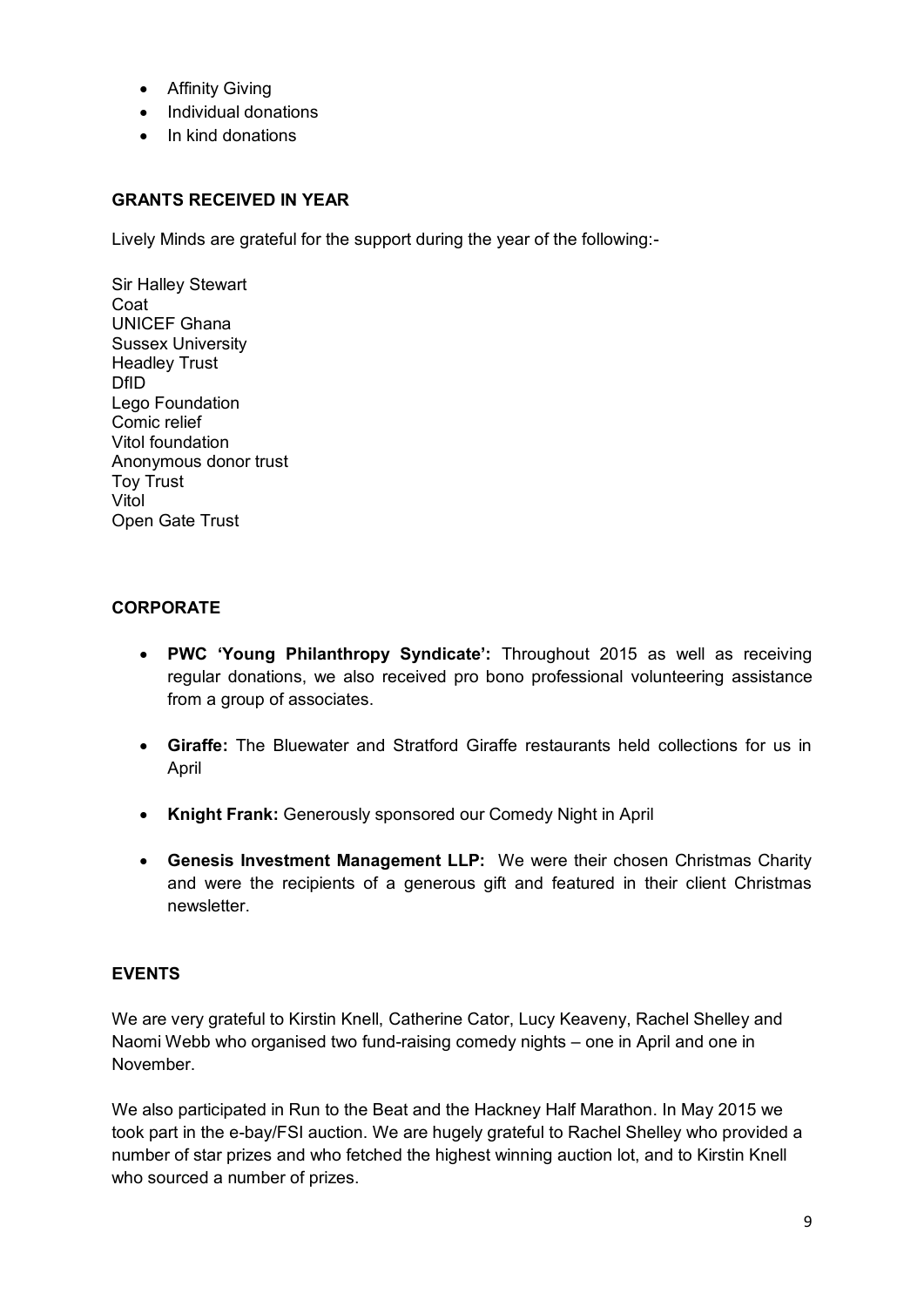### IN KIND & OTHER NOTABLE SUPPORT

All at Lively Minds are immensely grateful to all the individual supporters who have made such a huge difference to us. We would like to give special mention to the following:

- All the charity's trustees who have donated their expertise and skills free of charge to ensure the success of the programmes and the smooth running of the organisation.
- Google GoogleAdwords grant
- Laurence Scodie for managing our payroll.
- Justin Mayhew and African Minerals Limited for their help in Uganda.
- Kirstin Knell for her generous donation and leading on planning and organising for a comedy night fundraisers
- Catherine Cator, Lucy Keaveny, Rachel Shelley and Naomi Webb for volunteering their time to assist with planning for the comedy night fundraising.
- Mary Egerton for her generous support
- Abigail Shaw for her assistance with impact reporting

### **ORGANISATION OF CHARITY**

The charity is managed by a Board of Trustees appointed on a three year basis. The trustees during the year and currently are as noted on Page 1.

#### **CHARITY'S ACCOUNTS**

The charity's accounts, which are attached to this report, have been prepared in line with current statutory requirements, the charity's governing documents and the SORP 2005 Accounting and Reporting by Charities.

On behalf of the Trustees

Alison Hart 100 Mart

Chairman  $26$ <sup>th</sup> July 2016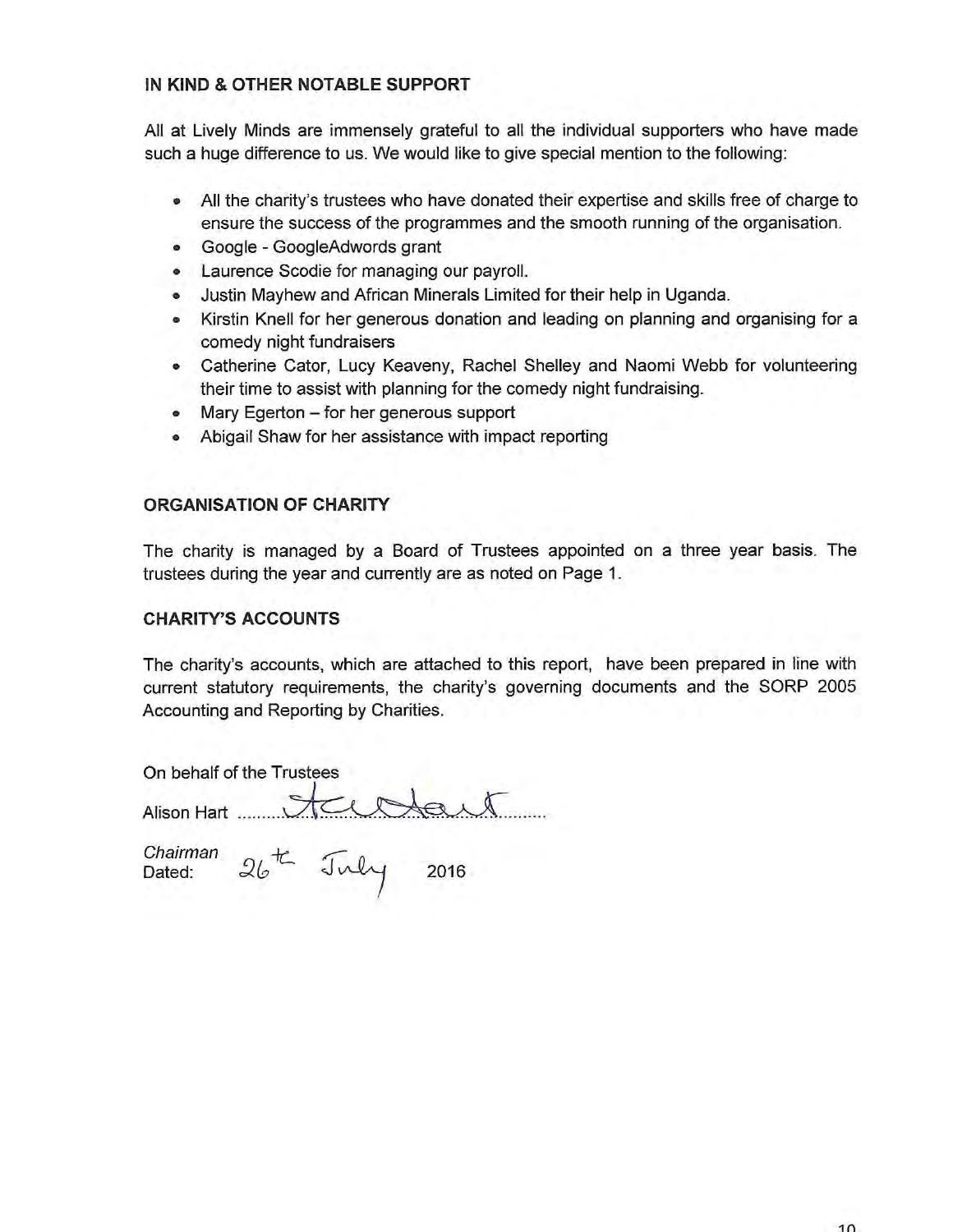#### Independent examiner's report to the trustees of Lively Minds

I report on the accounts of the Charity for the year ended 31st December 2015 which are set out on pages  $12 - 14$ .

#### Respective responsibilities of trustees and examiner

The Charity's trustees are responsible for the preparation of the accounts. The Charity's trustees consider that an audit is not required for this year under section 144(2) of the Charities Act 2011 ("the 2011 Act") and that an independent examination is needed.

#### It is my responsibility to:

examine the accounts under section 145 of the 2011 Act;

follow the procedures laid down in the general directions given by the Charity Commission under section 145(5)(b) of the 2011 Act; and

state whether particular matters have come to my attention.

#### Basis of independent examiner's report

My examination was carried out in accordance with the general directions given by the Charity Commission. An examination includes a review of the accounting records kept by the charity and a comparison of the accounts presented with those records. It also includes consideration of any unusual items or disclosures in the accounts, and seeking explanations from you as trustees concerning any such matters. The procedures undertaken do not provide all the evidence that would be required in an audit and consequently no opinion is given as to whether the accounts present a 'true and fair view' and the report is limited to those matters set out in the statement below.

#### Independent examiner's statement

In connection with my examination, no matter has come to my attention:

which gives me reasonable cause to believe that in any material respect the requirements:

to keep accounting records in accordance with section 130 of the 2011 Act; and

to prepare accounts which accord with the accounting records and comply with the accounting requirements of the 2011 Act

have not been met.

David Melunsky B Com, ACA. Institute of Chartered Accountants in England and Wales 56 Temple Sheen Road, London, SW14 7QG Dated:  $2\sqrt{7}/2016$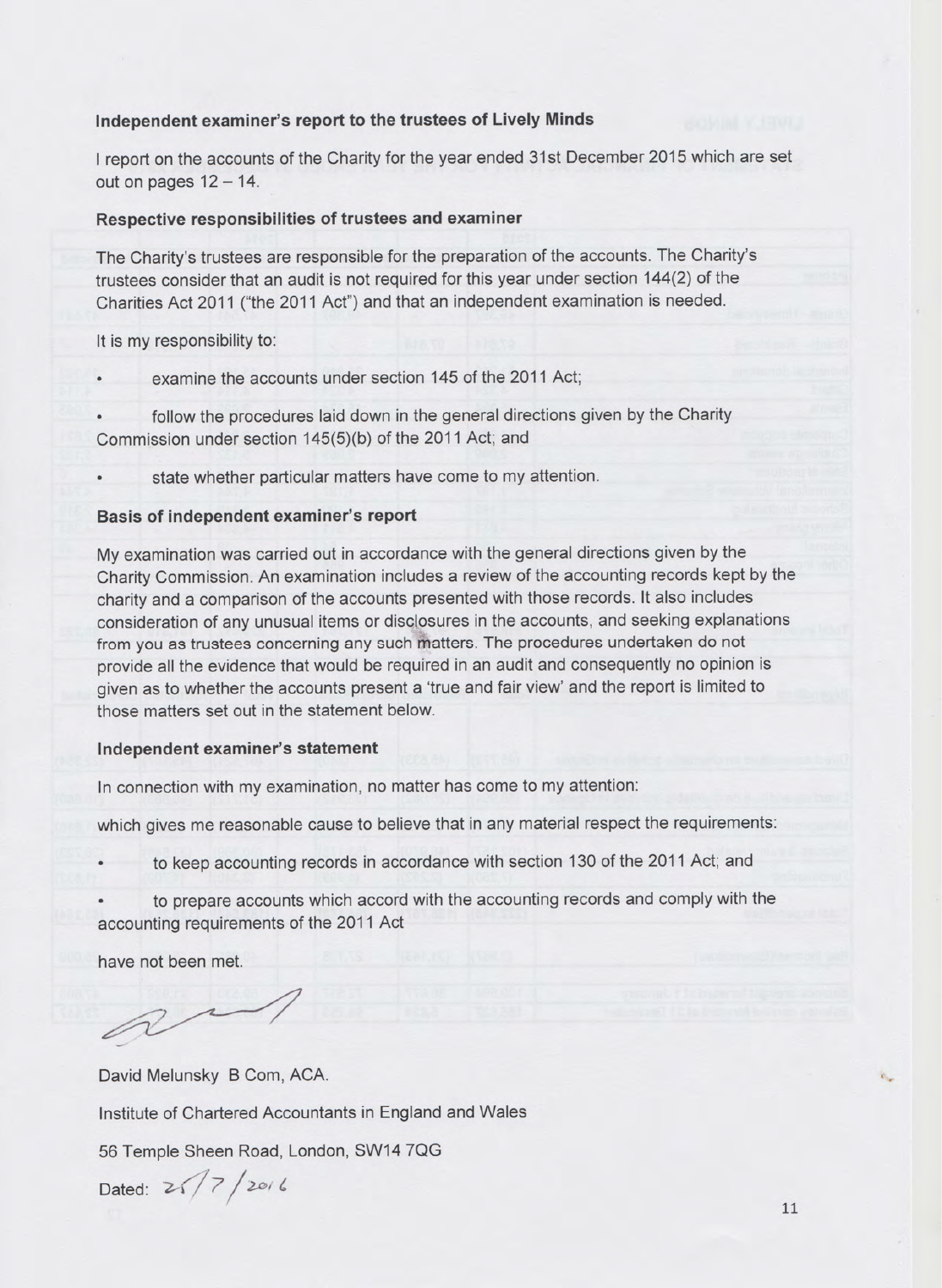## **LIVELY MINDS**

# **STATEMENT OF FINANCIAL ACTIVITY FOR THE YEAR ENDED 31 DECEMBER 2015**

|                                                       | 2015         |                          |                                | 2014         |                          |                                |
|-------------------------------------------------------|--------------|--------------------------|--------------------------------|--------------|--------------------------|--------------------------------|
|                                                       | <b>Total</b> |                          | <b>Restricted Unrestricted</b> | <b>Total</b> |                          | <b>Restricted Unrestricted</b> |
| <b>Income</b>                                         |              |                          |                                |              |                          |                                |
|                                                       |              |                          |                                |              |                          |                                |
| Grants - Unrestricted                                 | 49,397       | $\overline{\phantom{a}}$ | 49,397                         | 47,541       | $\overline{\phantom{a}}$ | 47,541                         |
| Grants - Restricted                                   | 97,614       | 97,614                   |                                | 141,319      | 141,319                  |                                |
| Individual donations                                  | 31,210       |                          | 31,210                         | 15,102       |                          | 15,102                         |
| Giftaid                                               | 4,324        |                          | 4,324                          | 4,114        | $\blacksquare$           | 4,114                          |
| Events                                                | 15,334       |                          | 15,334                         | 2,093        | $\overline{\phantom{a}}$ | 2,093                          |
| Corporate support                                     | 11,023       |                          | 11,023                         | 2,821        | $\overline{a}$           | 2,821                          |
| Challenge events                                      | 2,069        |                          | 2,069                          | 5,132        | $\blacksquare$           | 5,132                          |
| Sale of products                                      |              |                          |                                | 5            | $\overline{a}$           | 5                              |
| International Volunteer Scheme                        | 1,197        |                          | 1,197                          | 4,744        | $\overline{\phantom{a}}$ | 4,744                          |
| Schools fundraising                                   | 1,190        |                          | 1,190                          | 2,319        | $\blacksquare$           | 2,319                          |
| Affinity giving                                       | 4,611        |                          | 4,611                          | 4,384        | $\overline{\phantom{a}}$ | 4,384                          |
| Interest                                              | 54           |                          | 54                             | 39           | $\overline{\phantom{a}}$ | 39                             |
| Other income                                          | 955          |                          | 955                            |              | $\blacksquare$           |                                |
| <b>Expenditure</b>                                    | Total        |                          | Restricted Unrestricted        | Total        |                          | <b>Restricted Unrestricted</b> |
| Direct expenditure on charitable activities in Ghana  | (45, 773)    | (45, 533)                | (240)                          | (67, 521)    | (45, 167)                | (22, 354)                      |
| Direct expenditure on charitable activities in Uganda | (58, 994)    | (25,082)                 | (33, 912)                      | (51, 712)    | (40, 853)                | (10, 860)                      |
| Management & Administration                           | (8,771)      | (6, 912)                 | (1,859)                        | (6,706)      | (4,889)                  | (1,816)                        |
| Salaries & salary related                             | (102, 157)   | (48, 979)                | (53, 178)                      | (60, 369)    | (33, 646)                | (26, 723)                      |
| Fundseeking                                           | (7,250)      | (2, 252)                 | (4,999)                        | (3, 240)     | (1,709)                  | (1,532)                        |
| <b>Total expenditure</b>                              | (222, 945)   | (128, 757)               | (94, 188)                      | (189, 548)   | (126, 264)               | (63, 284)                      |
| Net Income/(Expenditure)                              | (3,967)      | (31, 143)                | 27,176                         | 40,065       | 15,055                   | 25,009                         |
| Balance brought forward at 1 January                  | 109,594      | 36,977                   | 72,617                         | 69,530       | 21,922                   | 47,608                         |
| <b>Balance carried forward at 31 December</b>         | 105,627      | 5,834                    | 99,793                         | 109,594      | 36,977                   | 72,617                         |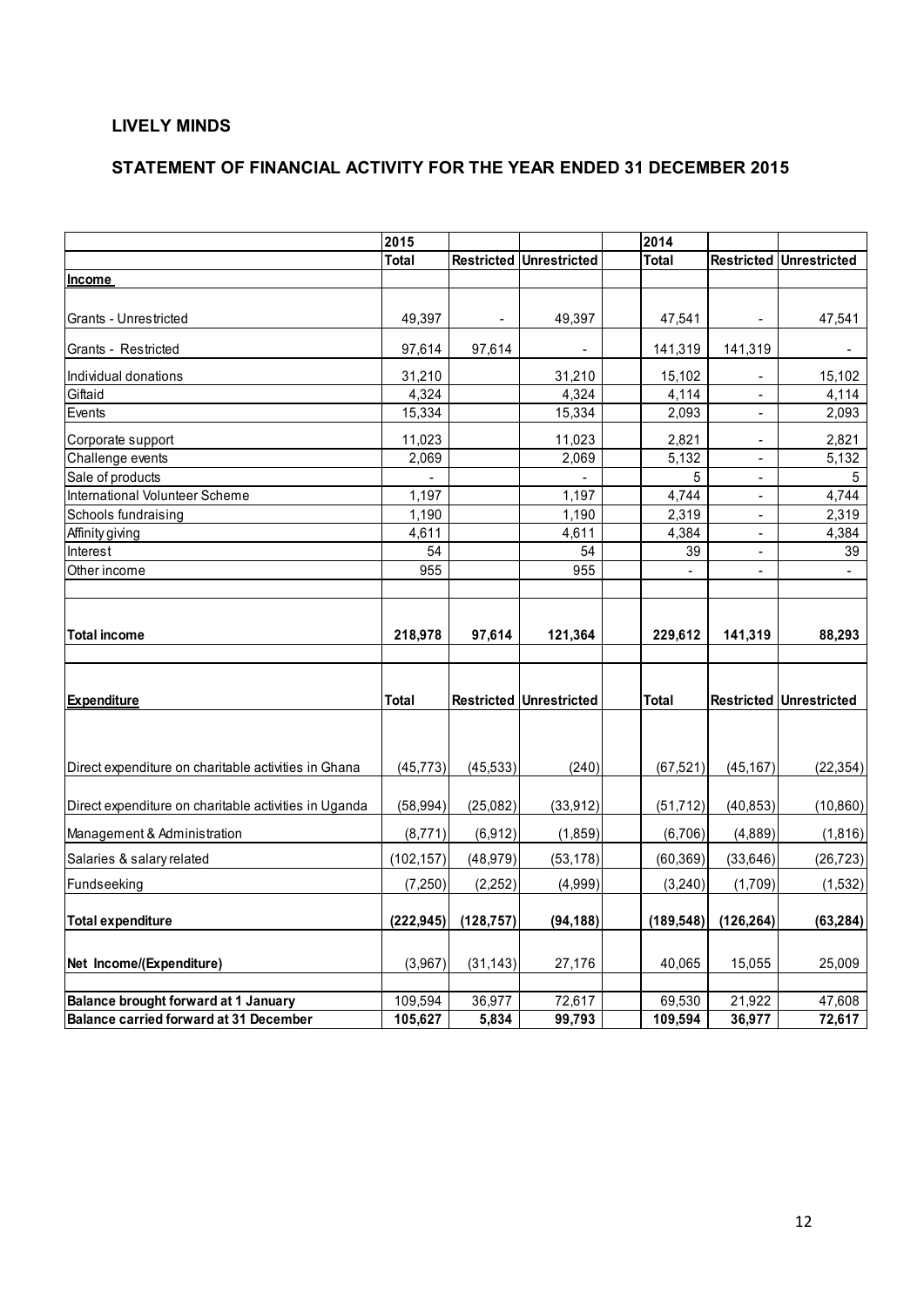#### **LIVELY MINDS**

# **BALANCE SHEET FOR THE YEAR AT 31 DECEMBER 2015**

|                             | 2015    | 2014    |
|-----------------------------|---------|---------|
| <b>Current assets</b>       |         |         |
| Balance in cash and at bank | 105,627 | 109,594 |
| <b>Debtors</b>              |         |         |
| <b>Total assets</b>         | 105,627 | 109,594 |
| <b>Current Liabilities</b>  |         |         |
| Net assets                  | 105,627 | 109,594 |
| <b>Accumulated Funds</b>    |         |         |
| <b>Restricted Funds</b>     | 5,834   | 36,977  |
| <b>Unrestricted Funds</b>   | 99,793  | 72,617  |
| <b>Total Funds</b>          | 105,627 | 109,594 |

ヒ Approved by the Board of Trustees on  $\mathcal{U}$ 

2016 and signed on its behalf by

...............Trustee

 $J_{V}$ 

........Trustee Alison Hart (Chairman)